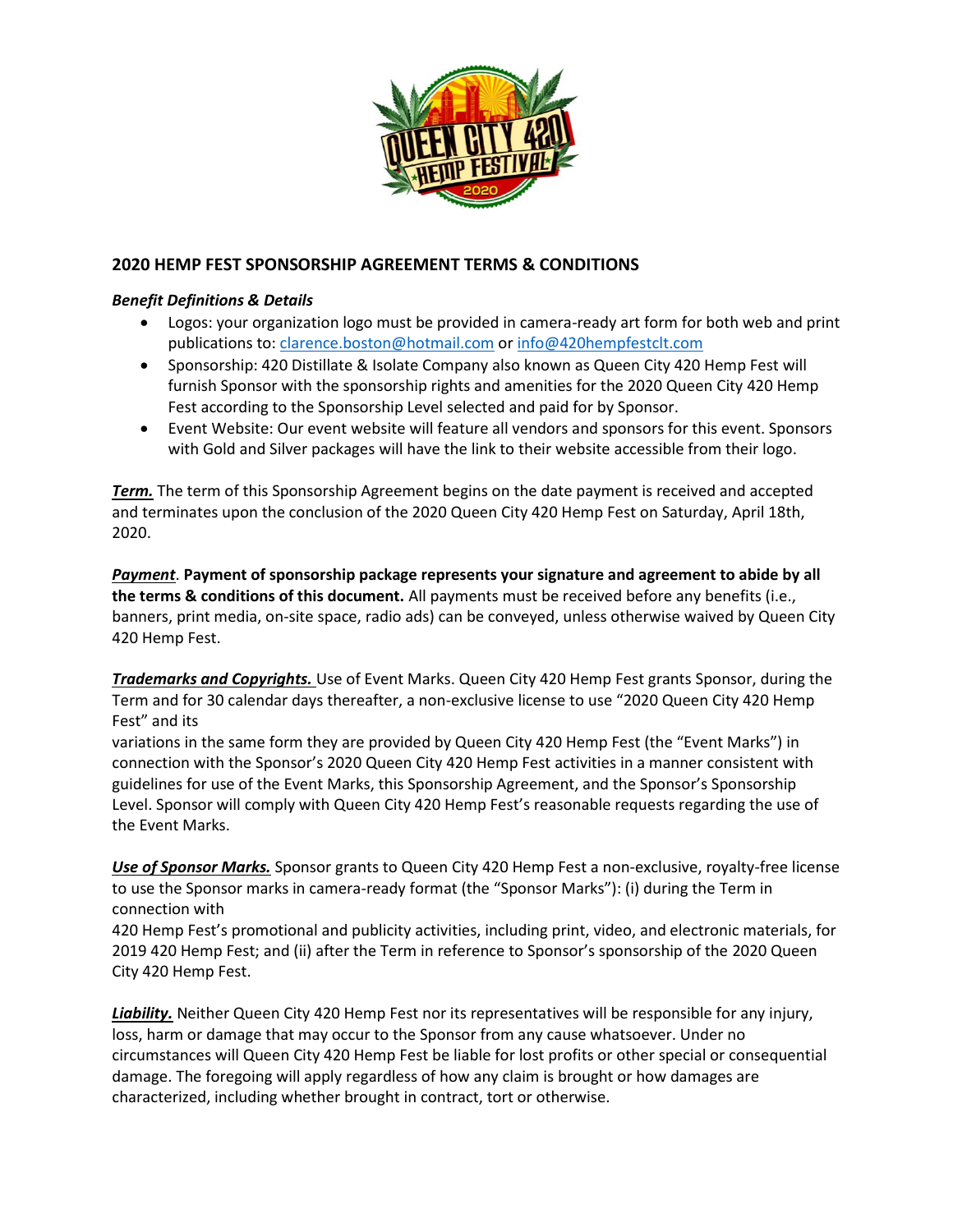

*Event Contents.* Sponsor may photograph or otherwise record its presence at the 2020 Queen City 420 Hemp Fest, but will not otherwise record or reproduce any portion of the 2020 Queen City 420 Hemp Fest, including the marks or presence of other sponsors, the entertainment, or the attendees, in any format without Queen City 420 Hemp Fest's prior written consent. Sponsor's actions to photograph or otherwise record its presence will take place only in the public access areas of the 2020 Queen City 420 Hemp Fest and may not interfere with the normal operations of the event.

*Reschedule or Cancellation.* The 2020 Queen City 420 Hemp Fest is scheduled to take place on April 18th, 2020. Queen City 420 Hemp Fest reserves the right to reschedule or cancel the 2020 Queen City 420 Hemp Fest or any individual events comprising it if necessary for any reason, including: (i)weather; (ii) failure to receive commitments from the necessary number of sponsors; (iii) failure to reach agreement with the applicable authorities on any issue related to the 2020 Queen City 420 Hemp Fest; or (iv) acts of God or any other cause beyond 420 Hemp Fest's reasonable control, e.g. war, fire, strike, change of law or regulation, public catastrophe. If the Queen City 420 Hemp Fest is cancelled in whole, Queen City 420 Hemp Fest will issue refunds at pro-rata amounts of the total sponsorship fees received less the expenses incurred by 420 Hemp Fest. No further refunds or other amounts will be due from Queen City 420 Hemp Fest for any reason. In no case will the amount of refund to a Sponsor exceed the amount of the sponsorship fee actually paid.

*Termination.* Queen City 420 Hemp Fest reserves the right to accept or reject sponsors at its sole discretion. 420 Hemp Fest may terminate this Sponsorship Agreement at any time, in which case Sponsor's rights to use the Event Marks will terminate immediately, and Queen City 420 Hemp Fest will refund to Sponsor any sponsorship fees paid to Queen City 420 Hemp Fest less any out of pocket expenses incurred, and return any unused in-kind contribution received, under this Sponsorship Agreement.

*Miscellaneous.* This Sponsorship Agreement represents the entire agreement between Queen City 420 Hemp Fest and Sponsor, and there is no other agreement or warranty between the Sponsor and Queen City 420 Hemp Fest. This Sponsorship Agreement establishes a non-exclusive relationship between Sponsor and Queen City 420 Hemp Fest, and 420 Hemp Fest retains the right to enter into other Sponsorship Agreements at its discretion. All legal matters pertaining to the 2020 Queen City 420 Hemp Fest and this Sponsorship Agreement will be governed by and construed under the laws of the state of North Carolina without regard to any provision of North Carolina law that would require or permit the application of the substantive law of another jurisdiction. Sponsor irrevocably consents and submits to the personal jurisdiction of the courts in and for North Carolina for any actions arising out of or relating to this Sponsorship Agreement.

This Sponsorship Agreement may be executed in multiple counterparts, each of which will be considered an original and all or any one of which constitute one and the same agreement. Facsimile or email copies will be treated as originals for these purposes. This Sponsorship Agreement is personal to the parties and neither party may assign it without the prior written consent of the other party